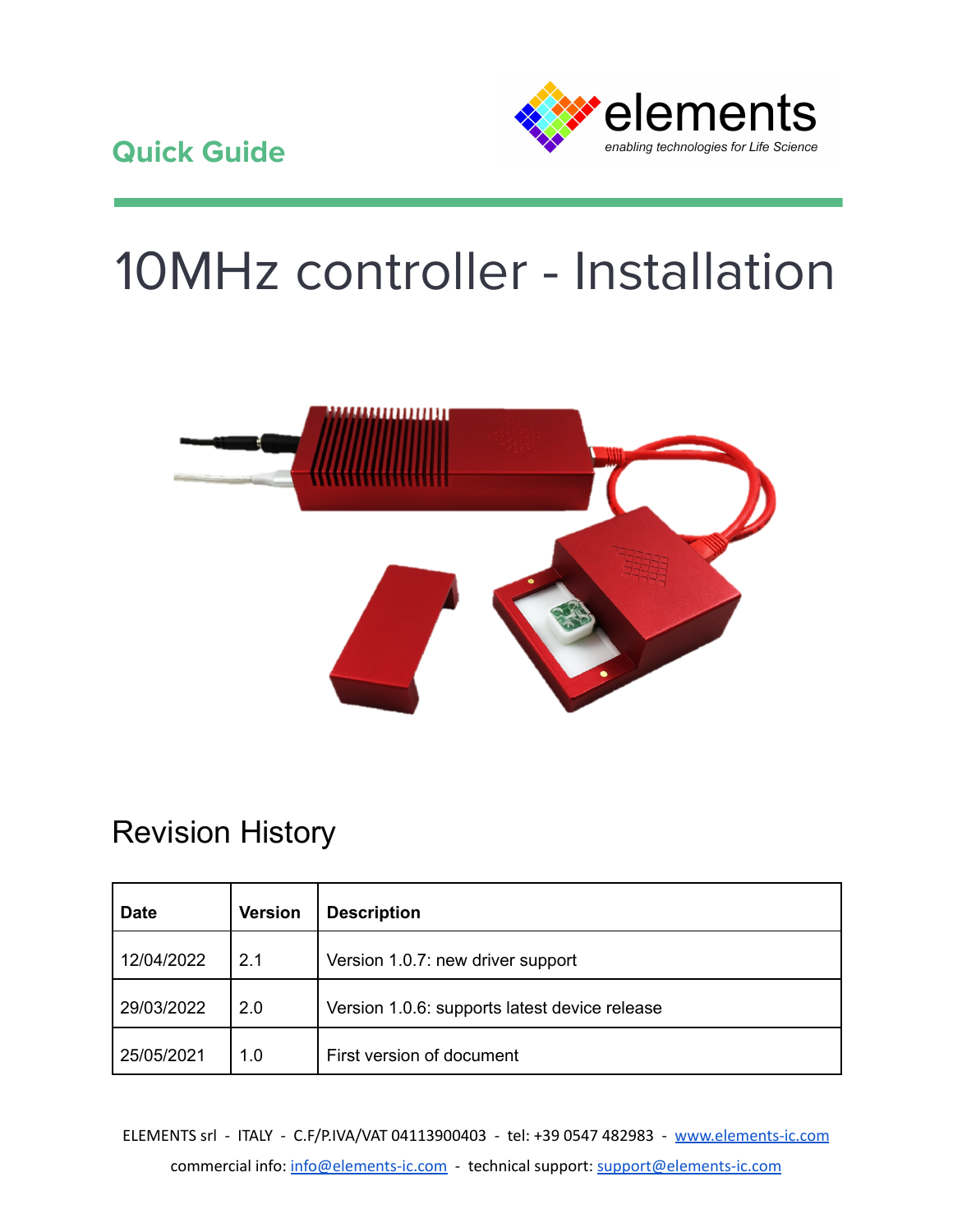

### Installation

Download the 10MHz controller installer for Windows from Elements' website https://elements-ic.com/downloads/.

At the end of the software installation, plug the device and launch the software executable. As soon as the device is recognized its serial number will appear and the connect button will be enabled.

| 10MHz controller 1.0.6 |  |                        |  |  |  |
|------------------------|--|------------------------|--|--|--|
|                        |  | View Analysis Advanced |  |  |  |
| Connection             |  |                        |  |  |  |
| eUDB2002               |  | Connect                |  |  |  |
|                        |  |                        |  |  |  |

If this doesn't happen the more probable causes are:

- Improper device connection: be sure the device is connected to a USB 3 port via the provided cable and that the device is connected to its power supply.
- Installing Connection driver: it is possible that the device driver takes a while to properly recognize the device the first time it is connected to the computer, so try to turn off the 10MHz controller software and wait 5-10 minutes before launching the software again.
- Connection driver not installed: it is possible that due to limited privileges the driver does not get installed properly. Go to the installation folder (default: C:\Program Files (x86)\Elements - 10MHz controller) and into subfolders driversFX3\bin\Win10\x64: there right click on the file cyusb3.inf and click "Install". In Windows 11 the option "Install" might be hidden in the "Show more properties".

To actually start controlling the device and acquiring data click connect.

# **Calibration**

The acquired current  $(I_a)$  is corrected via a calibration procedure to return the calibrated current  $(I_c)$  via the following formula:  $I_c = I_a * G + O$ .

The gain G and offset O are loaded by the software from a calibration file that must be placed in the software root folder.

For example, for the device with serial number eUDB2002 rename the file XXXXXXXX.csv in the installation folder to eUDB2002.csv. The calibration values are loaded when the connect button is pressed, so if the file is copied or updated when the device is also connected, click disconnect and connect to reload it.